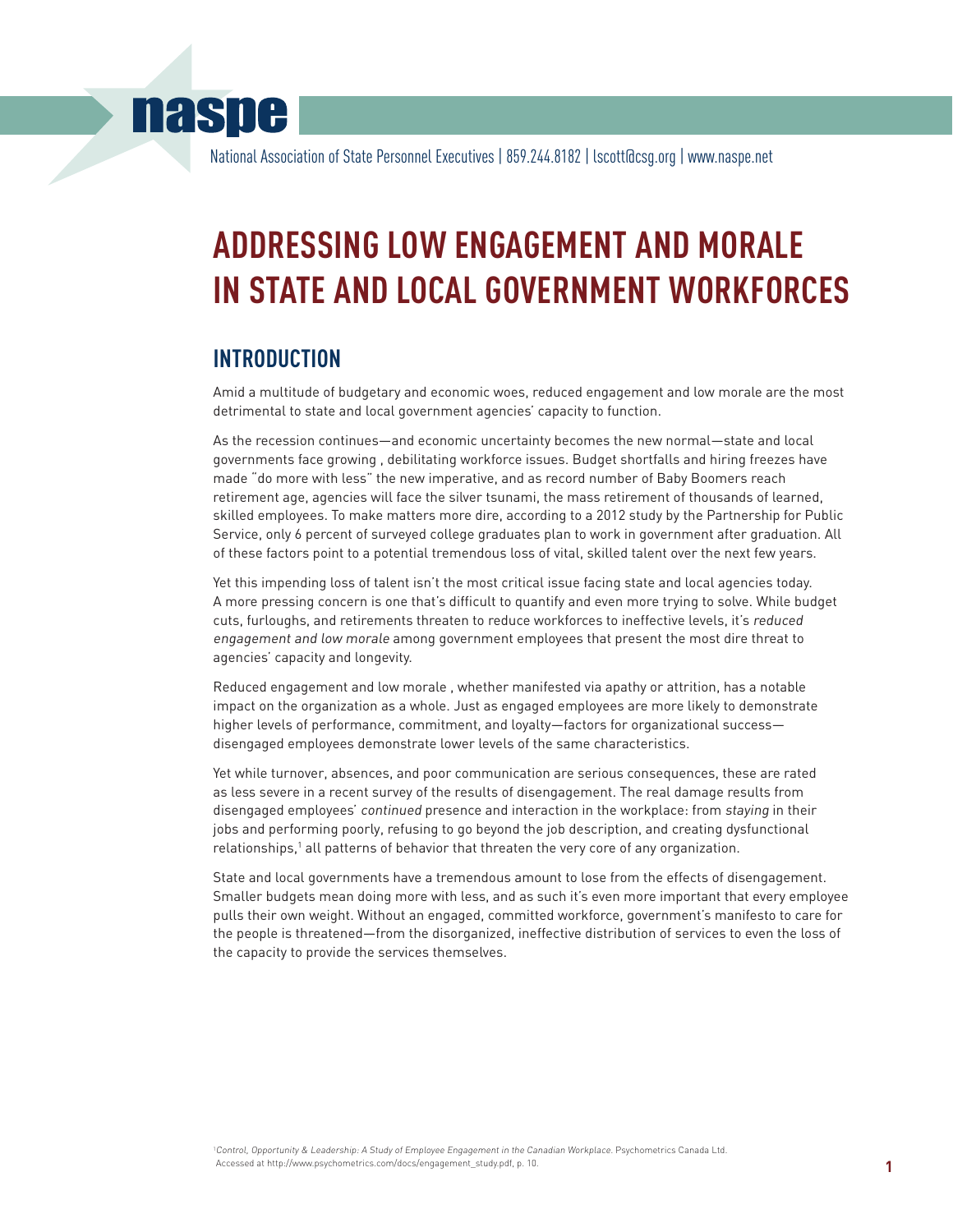## **Primary Factors in Low Engagement and Morale**

**naspe** 

**Is there any good news?** Fortunately, yes, and it's twofold. First, the challenge of low morale is on government agencies' radar. In a 2011 survey conducted by the Center for State and Local Government Excellence, almost 80 percent of respondents considered morale "very important." Morale ranked higher than retaining staff needed for core services and reducing employee healthcare costs.<sup>2</sup> Second, by looking at the causes of low engagement and morale in state and local government workplaces, agencies can begin to address the issue in a comprehensive and effective manner.

So how did low engagement become the issue it is today? While engagement is a popular buzzword in both the public and the private sectors, state and local government agencies have been perhaps hardest hit by the recession and resulting budget cuts. Low engagement today is the result of several significant factors:

- **Lower pay than the federal and private sector.** Ongoing poor compensation is often cited as a main reason for high turnover in government positions. For most state and local government agencies, wages are lower than both federal and private sector wages.<sup>3</sup> In Arizona, state employee wages are from 3 to 13.6 percent lower than private sector wages. Federal government employees working within Arizona receive 50 percent higher wages and 74 percent higher compensation overall.4 In Texas, state employee pay is on average 15 to 20 percent lower than what public and private employers pay for the same work.
- **Pay freezes.** According to a survey conducted by the Center for State and Local Government Excellence, more than 60 percent of agencies have implemented pay freezes to deal with the current economic climate.<sup>5</sup> These pay freezes reduce the potential to adequately reward high performance employees. As compensation is often cited as a significant tool for engagement, pay freezes decimate any nascent pay-for-performance initiatives.
- **Reduced job stability.** While federal aid through the American Recovery and Reinvestment Act safeguarded some state and local positions, fewer funds are available today. The Great Recession that began in 2008 reduced job stability and availability for thousands of state and local government workers. In 2010 alone, state and local governments lost 203,321 jobs compared to 2009.6 Without the promise of job certainty, employees are reluctant to commit and engage.
- **Overworked, understaffed, and having to do more with less.** Shrinking budgets, mandatory furloughs, and the increasing retirements of Boomers mean there are fewer skilled employees to fill critical roles. Yet the jobs must still get done. This dearth of skills—and employees—will place a tremendous burden on the employees who remain. According to an ADP/IMPA-HR governing issue brief, the second most pressing concern (28 percent) in managing employee engagement was increased workload. Only budget cuts ranked higher (29 percent).  $^7$

The coming silver tsunami alone will create a large deficit, without accounting for furloughs and layoffs; according to research by Dr. Sally Selden of Lynchburg College, "approximately 30 percent of state government employees are eligible to retire within the next five years." This wave of retirements puts existing employees in the position of performing jobs for which they may not be trained or skilled.

<sup>3</sup> Survey Findings State and Local Government Workforce: <sup>2011</sup> Realities, Center for State & Local Government Excellence, May 2011, http://slge.org/wp-content/uploads/2011/12/S-L-Govt-Workforce\_2011-Realities\_11-220.pdf, p. 4.

<sup>3</sup> Arizona State Employee Pay Summary: An Overview of the <sup>2010</sup> Arizona State Employee Pay and Economic Impacts Study, Arizona Highway Patrol Association, http://www.ahpa.com/wp-content/uploads/Arizona\_State\_Employee\_Pay\_Summary-print-protected.pdf, page 2.

<sup>4</sup> Ibid, page 3.

<sup>5</sup> Survey Findings State and Local Government Workforce: <sup>2011</sup> Realities, Center for State & Local Government Excellence, May 2011,

http://slge.org/wp-content/uploads/2011/12/S-L-Govt-Workforce\_2011-Realities\_11-220.pdf, p. 2.

<sup>6</sup> http://www.census.gov/newsroom/releases/archives/governments/cb11-146.html

<sup>7</sup>Driving Successful Employee Engagement: <sup>A</sup> Major Opportunity to Keep Public Sector Employees Connected and Committed, ADP/International Public Management Association for Human Resources (IPMA-HR). Accessed at http://www.multibriefs.com/briefs/ipmahr/Employee\_Engagement\_Issue\_Brief.pdf, p. 2.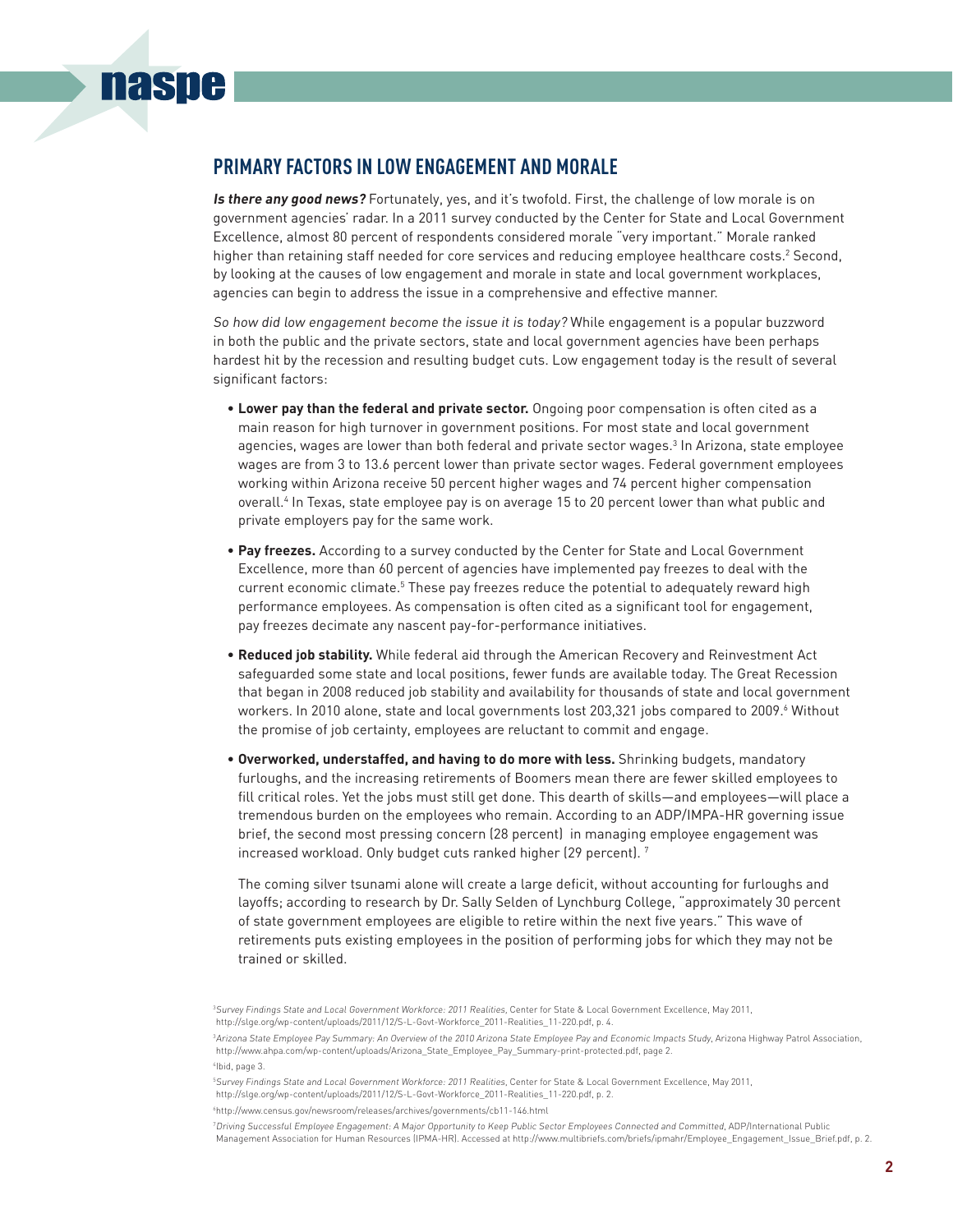# **Case Studies: North Carolina, Tennessee, Louisiana**

Lack of job certainty, reduced pay, and chronic understaffing can cause employee morale to slip to abysmal lows. Yet some government agencies are making headway, relying on integrated talent management strategies—supported by the latest technology—to mitigate the factors of an uncertain economic climate and keep employees engaged and motivated.

#### **state of North Carolina**

**naspe** 

Tenth in population in the United States, the State of North Carolina has nearly 9.3 million residents. The state operates 33 agencies and employs nearly 89,000. Previously, the state lacked a singular enterprise-wide learning management system (LMS) to address learning and development initiatives, monitor and report on those activities, and hold individuals and entities accountable. Only 31 percent of employees had access to an LMS, and the systems weren't integrated, which prevented the quick and efficient sharing of training records.

Cognizant that education is a known factor in stimulating engagement and improving morale, today the state is realigning human resources to improve employee development across all agencies. A key component in this realignment is the implementation of an integrated, single platform learning management system accessible to all employees across all agencies.

"We know that ongoing, blended learning is critical to ensuring our employees are both competent and motivated. Our new LMS allows us to more **efficiently address skill gaps and tie learning** to both personal and organizational goals."

–Neal Alexander, Director, North Carolina Office of State Personnel

The new system will allow the state to deliver highly-targeted, customized training via face-to-face and virtual environments. Training will work in tandem with career development goals to provide employees with mappable futures. The state will also be able to improve engagement through LMS social collaboration capabilities by building interactive communities. "We know that ongoing, blended learning is critical to ensuring our employees are both competent and motivated," said Neal Alexander, Director, North Carolina Office of State Personnel. "Our new LMS allows us to more efficiently address skill gaps and tie learning to both personal and organizational goals."

### **state of tennessee**

The State of Tennessee has 43,500 employees serving 6.5 million residents. Twenty-two agencies under the direct purview of the governor are responsible for driving the state's mission. To better address an antiquated hiring system plagued with issues in the areas of engagement, competency, and succession planning, the state recently implemented the Tennessee Excellence and Accountability in Management (TEAM) Act. Designed to overhaul the hiring, employee classification, and appeals system, the TEAM Act empowers managers and department heads to make performance-based HR decisions.

Part of the TEAM initiative involves building workforce engagement – and improving morale -through a new focus on "Our ability to **provide leadership development and meaningful feedback** on a consistent basis through talent management has helped Tennessee to engage employees more than ever before."

–Rebecca Hunter, Commissioner, Tennessee Department of Human Resources

both performance management and professional skills development initiatives. The state has developed an integrated talent management framework to engage employees through continuous feedback, comprehensive and cohesive on-boarding strategies and high impact experiential learning and development opportunities - all designed to connect with, support and engage employees at the individual, team and organizational levels.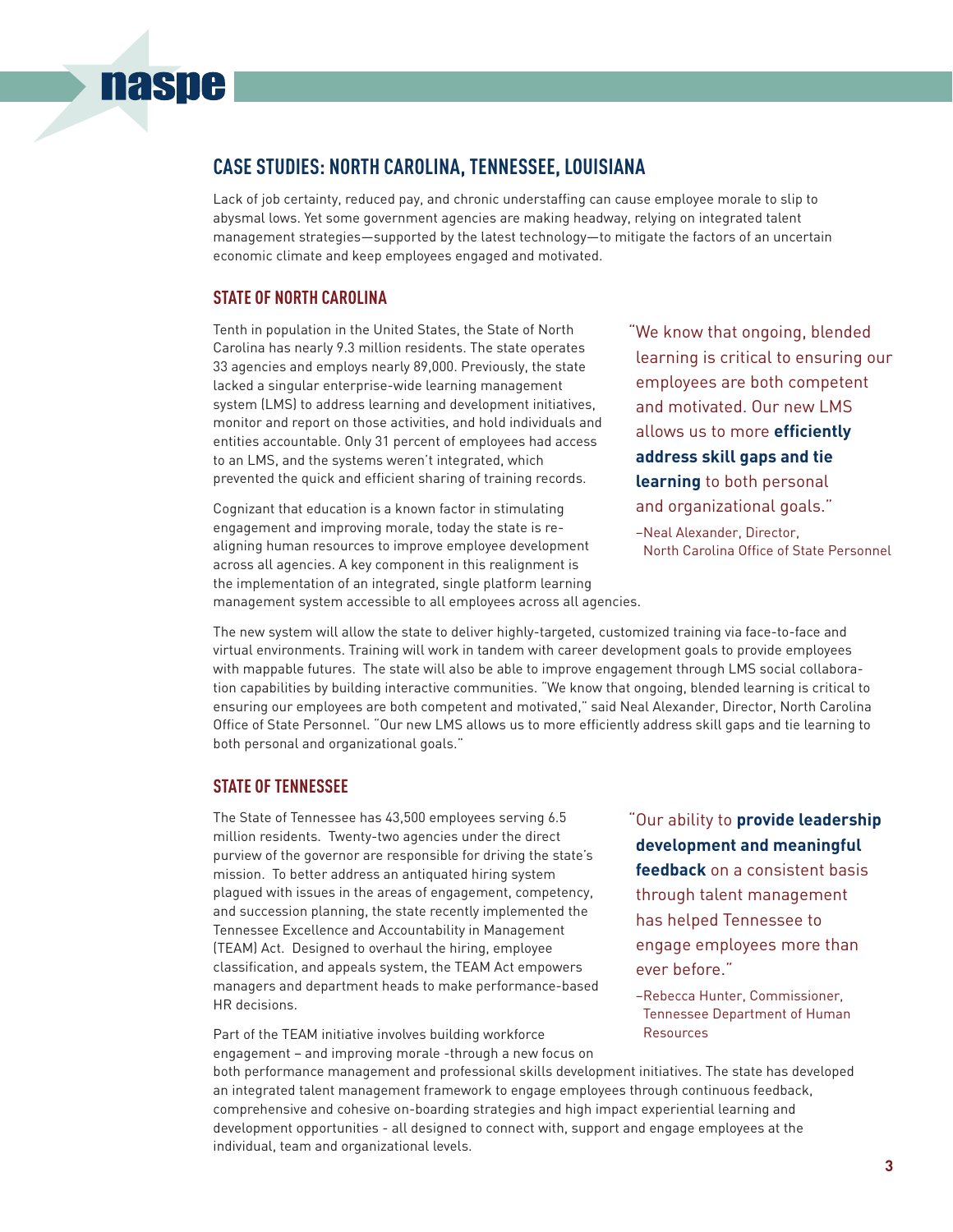

In order to increase workforce involvement, it is crucial for employees to not only understand the mission and vision of their organization but also be able to connect their role function to the mission from a value add perspective, thus directly impacting the desired performance results. This type of alignment generates a higher level of engagement as employees are able to see how they contribute to the success of the organization.

Tennessee's continual improvement approach has a far-reaching impact on the workforce members at all levels. Fundamentally, the state of Tennessee is creating a talent management strategy that addresses the most urgent challenges facing its workforce to include a heightened competition for the best talent, loss of experience and intellectual property, leadership gaps, and skill shortages in key roles. The state has begun educating leaders on how effective talent management drives organizational results when leaders use the right data to align business and people strategies.

The key to success for the state was to create a framework in which agency leaders can develop the needed core skills for their workforce, attract and retain the needed talents and ensure that a leadership bench strength was developed to address the issue of a shrinking workforce. Striving for performance excellence for Tennessee means building a current pool of qualified and motivated employees ready to step in and assume key leadership roles necessary to sustain the future success of the agencies and the citizens they serve.

#### **state of louisiana**

The State of Louisiana's recently reduced budget included no funding for HR initiatives or 4 percent merit pay raises, a factor in the state's low employee engagement. Numerous layoffs and negative perceptions of government employees also contributed to retention and employee morale issues. The issue of morale affected all departments and had an impact on the state's 88,000 employees.

In 2011, the state Civil Service Commission approved a new job performance evaluation system for State employees. Employees are now rated consistently on three possible ratings: exceptional, successful, and unsuccessful. The Civil Service Commission also authorized performance adjustment raises

"Our employees are now guided through onboarding, ongoing training and development, and succession planning opportunities, all key to **engaging and retaining a well-qualified workforce.**"

–Shannon Templet, Director, Louisiana Department of State Civil Service

and created a requirement that supervisors' evaluations are reviewed by a second layer of supervisors in an attempt to reduce subjectivity. These efforts have helped the state build an environment of consistency and meaningful feedback, elements crucial to regaining the trust of employees.

The state also implemented a talent management system designed to reduce paperwork, increase accountability, and help employees engage through the entire lifecycle. The use of the system has resulted in about \$100,000 in savings. In addition, learning and development opportunities are immediately accessible online, and competencies are more easily tracked and evaluated. "Our talent management system and new performance evaluation system has helped us mitigate the effects of budgets cuts by allowing us to transform and streamline hiring practices, layoff procedures, and job-classifications, " said Shannon Templet , Director, Louisiana Department of State Civil Service. "Our employees are now guided through onboarding, ongoing training and development, and succession planning opportunities, all key to engaging and retaining a well-qualified workforce."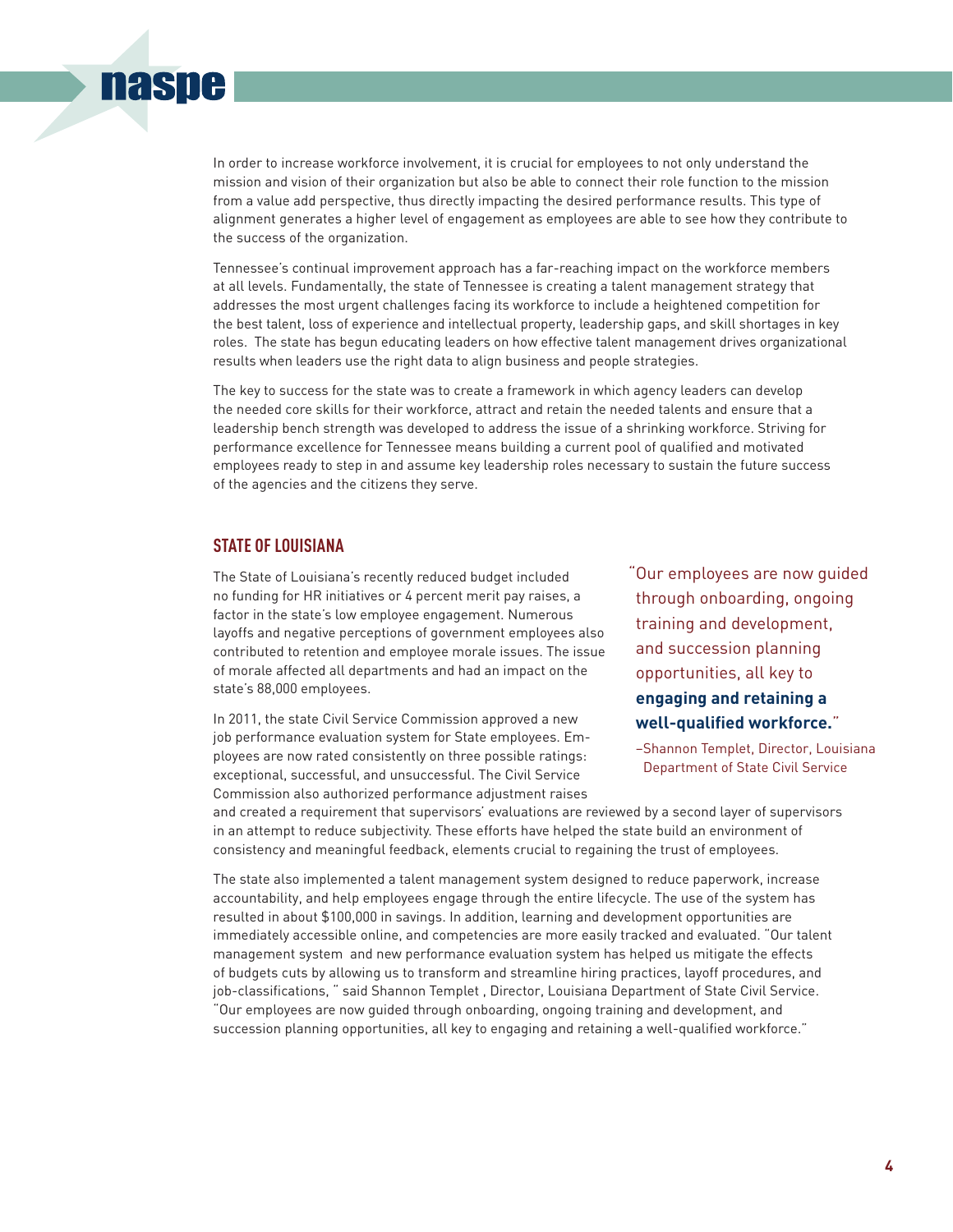## **solutions**

**naspe** 

North Carolina, Tennessee, and Louisiana are working to increase engagement and boost morale—without the benefit of budget increases— through reexamination of their talent management strategies. All three states have turned to innovative use of technology to reimagine talent management in an era of fewer resources. How then can other state and local government agencies begin to address their own engagement and morale issues?

#### **1. Establish a baseline by surveying engagement levels among employees.**

Conducting periodic, anonymous surveys of engagement creates a baseline for an agency's current level of employee engagement. Surveys can be conducted inexpensively though online services or vendors, and results can be evaluated by leadership and HR teams. Keep in mind, however, that making the decision to survey implies a willingness to act on the results. Failing to follow through on survey results can actually reduce engagement.8

#### **2. Develop better communication skills that function vertically and horizontally.**

Post survey, working to improve communication skills ensures future measures addressing engagement are both heard and registered. Equal dialogue strengthens the psychological contract and creates value for both parties.<sup>9</sup> Communication should also be designed to inculcate an agency's brand—that perception of the agency's culture, values, purpose—and share the agency's goals and objectives.10 Communication is also critical in establishing a culture of transparency, key to obtaining employee buy in.

#### **3. Implement an integrated talent management strategy and system.**

Studies show organizations with integrated talent management strategies are more successful. According to Bersin & Associates, companies with fully integrated talent management strategies processes and systems:

- have half the rate of turnover and twice the rate of promotions
- are 92 percent better at creating a pipeline of successors
- have 71 percent higher scores on creating employee engagement.<sup>11</sup>

Further, integrated talent management strategies address engagement throughout the entire employee lifecycle, from selection to succession. Research firm BlessingWhite's Employee Engagement Research Update January 2013 states that key drivers for engagement include:

- clarity on the agency's priorities
- receiving feedback
- the chance to employ skills
- career development.<sup>12</sup>

Integrated talent management systems—technology designed to help businesses get the most ROI on their human capital—help businesses more effectively and efficiently deliver meaningful feedback, drive ongoing learning and development, and promote career paths that align with both employee and organizational goals.

<sup>8</sup>Driving Successful Employee Engagement: <sup>A</sup> Major Opportunity to Keep Public Sector Employees Connected and Committed, ADP/IMMAHR, http://www.multibriefs.com/briefs/ipmahr/Employee\_Engagement\_Issue\_Brief.pdf, p. 2

<sup>9</sup> http://www.cipd.co.uk/hr-resources/factsheets/employee-communication.aspx

<sup>10</sup>http://employeeengagement.com/communication-the-cornerstone-of-an-engaged-workforce-culture/

<sup>11</sup>Talent Management: Benchmarks, Trends, & Best Practices. Bersin and Associates. June 2010. Accessed on May 28, 2013, at http://www.hreonline.com/pdfs/ TalentMgmtBenchmarks06162010.pdf.

 $^{12}$ Employee Engagement Research Update January 2013, Beyond the Numbers: A Practical Approach for Individuals, Managers, and Executives. BlessingWhite Research and GP Strategies, p. 2.